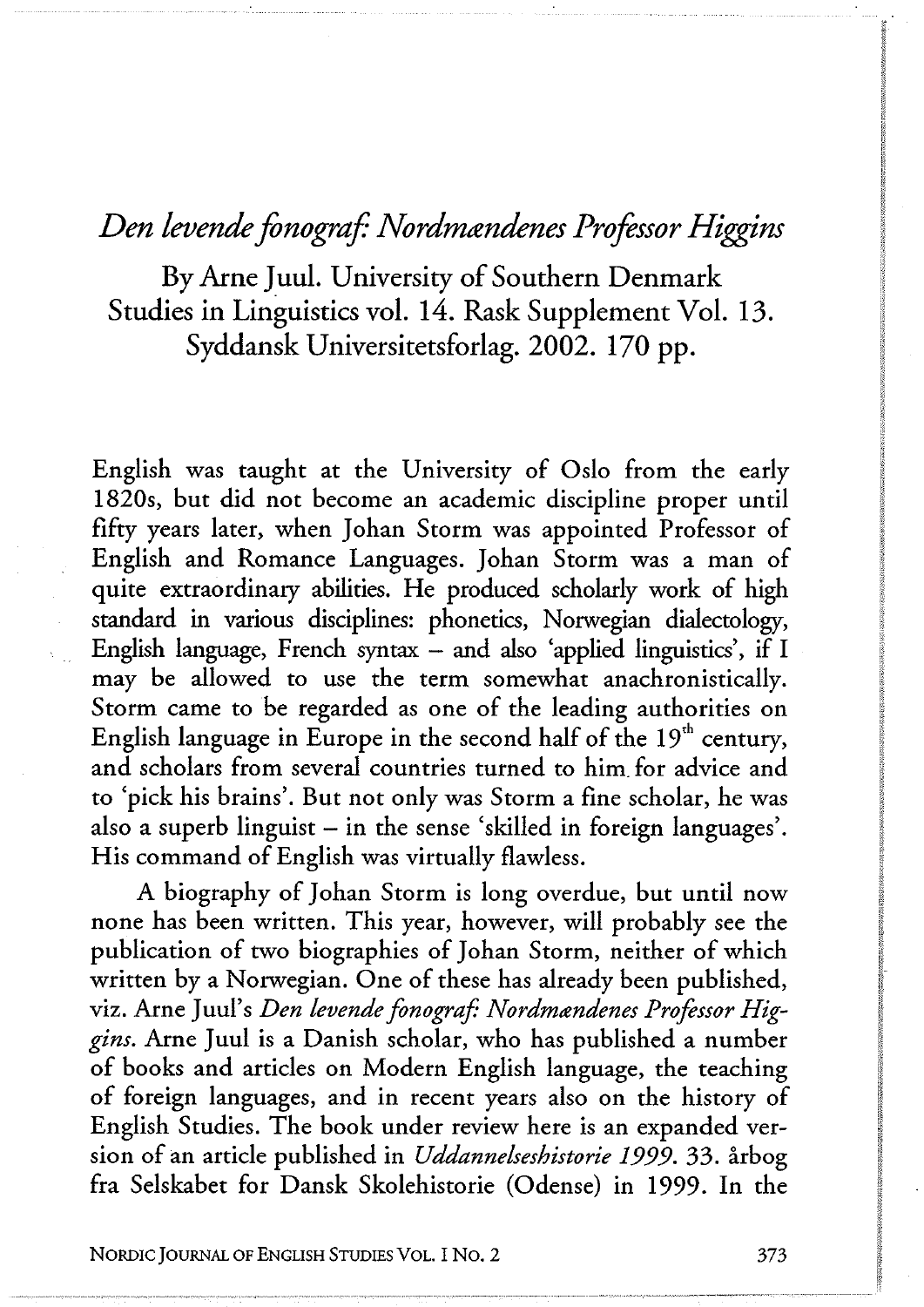## **Den levende fonograf: Nordmændenes Professor Higgins**

course of 14 short chapters Juul gives a fascinating picture of Johan Storm — not a full-length picture, rather a portrait, inasmuch as Juul limits himself to certain aspects of Storm's life and career. (One reason for that is Juul's awareness that a full-scale biography of Storm is expected in the autumn of 2002.) For one thing Juul is mainly concerned with Storm's work on English and pays less attention to Storm's achievements in other fields. Secondly, Juul has (naturally enough) chosen to concentrate large parts of his discussion on Storm's relations with Danish scholars, notably Vilhelm Thomsen, with whom Storm developed a warm friendship, and Otto Jespersen, whose relations with Storm were somewhat strained at times, but who nevertheless received important impulses from Storm, not least at the crucial moment in Jespersen's life when he gave up his law studies and turned to philology. Indeed there is reason to believe that if it had not been for Storm's influence Jespersen would have steered clear of English and concentrated on French. Three of the chapters in the book are specifically devoted to the relations between Storm and his Danish colleagues.

The longest chapter in the book is concerned with Storm's *opus magnum* in English, his *Englische Philologie,* which receives a thorough discussion. Interesting light is shed not only on the results of Storm's research but also on his methods. And his pioneering work on the spoken English of the day, including 'the vulgar language' is given due notice. Other topics dealt with by Juul are Storm's thoughts about university teaching, his ideas about how to improve the teaching of foreign languages in the schools, and in that connection his relations with the so-called 'Reform Movement'. It is quite clear that Storm's influence on the Reform Movement has been underestimated. Chapter 9 deals with Storm's impressive practical command of English and other foreign languages, about which one of Storm's contemporaries, the French linguist Paul Passy, has this to say:

Professor J. Storm, of Christiania, is probably the greatest practical linguist, as also the greatest phonetician, in the world. He speaks English *quite* like a native, Italian, French and German very nearly as well .. .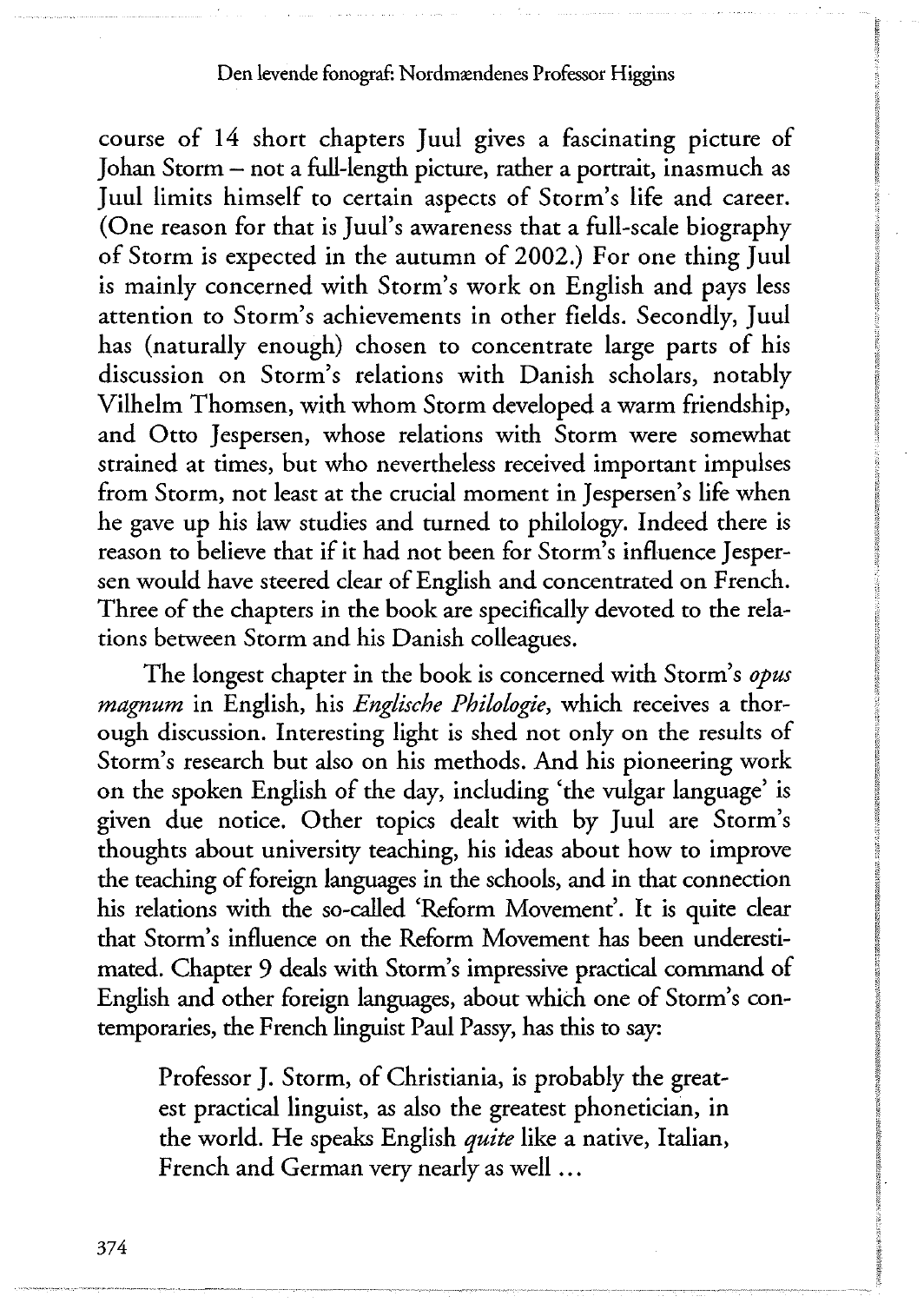And Henry Sweet is of the same opinion:

His pronunciation of English and command of its idiom is so perfect that an ordinary observer might converse with him for hours without suspecting him to be a foreigner.

Chapter 10 touches on Storm's abilities as a lecturer (this seems to have been a less strong point with him) and brief mention is made of two of Storm's pupils, viz. August Western and Hans Edvard Torkildsen, while chapter 11 discusses Storm's familiarity with and use  $-$  or rather non-use  $-$  of the phonograph. It is somewhat surprising that both Storm and Jespersen, who were both familiar with the existence of the phonograph and obviously realised its great potentialities, made so little use of it in their work.

Juul's book bears eloquent witness to the author's great scholarly abilities. His flair for digging out relevant source material is little short of amazing. The book contains a Bibliography which covers *\6Vi* pages out of a total of 170. There is also an Index of names. Finally it should be mentioned that the book is lavishly and beautifully illustrated, which makes it a treat to look at in addition to being a pleasure to read.

*Arthur O. Sandved* 

*University of Oslo*